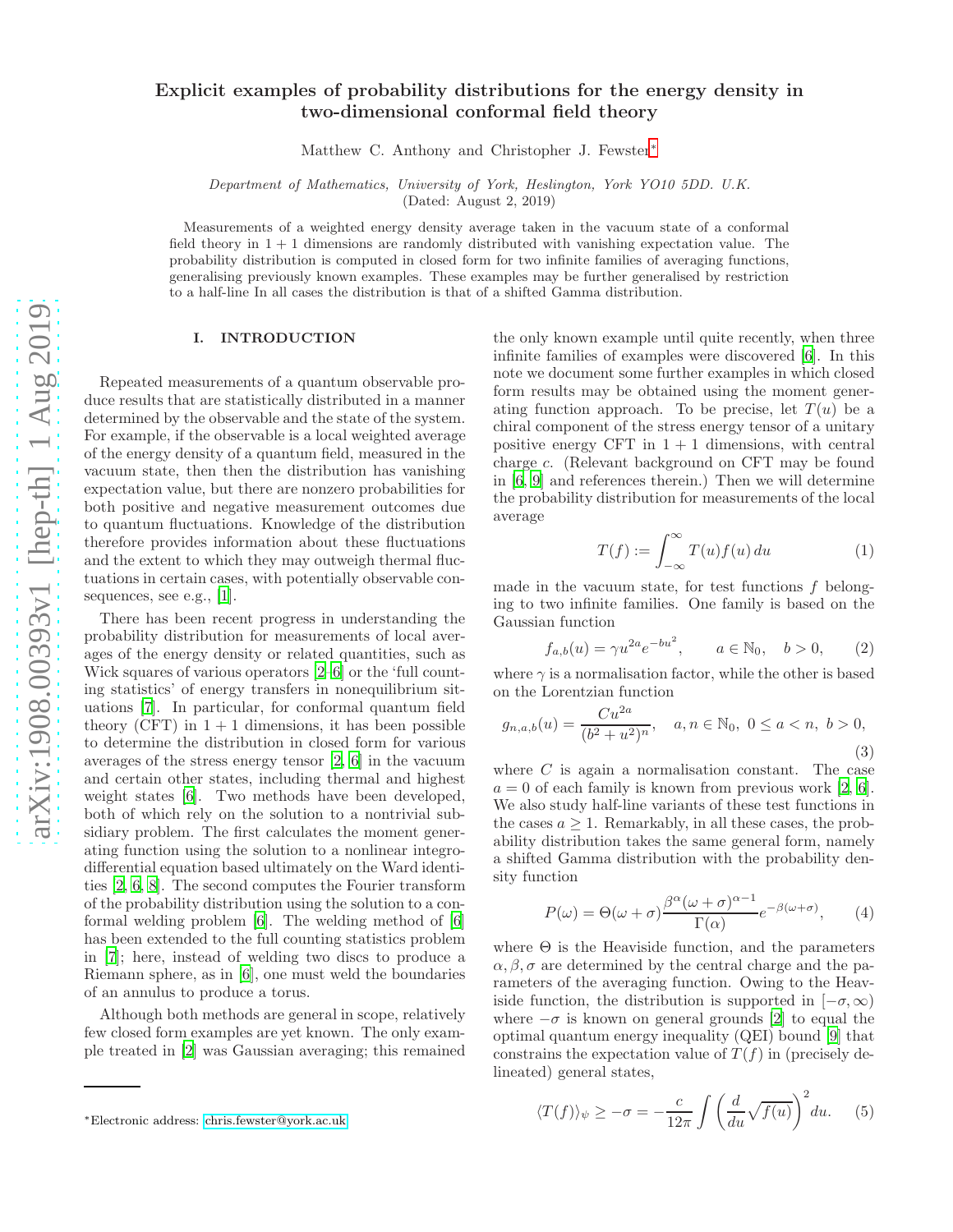The other main features of the distribution function [\(4\)](#page-0-1) are the exponential tail and the power-law behaviour as  $\omega \to -\sigma^+$ , which is an integrable singularity if  $\alpha \in (0, 1)$ and regular for  $\alpha \geq 1$ .

We proceed as follows: in Section [II](#page-1-0) we briefly describe the method of  $[2]$ , then turning to the families  $(2)$  and  $(3)$ in Sections [III](#page-1-1) and [IV](#page-2-0) respectively. An indirect argument is given in Section [V](#page-3-0) to read off the distributions for halfline variants.

Given the probability distribution for a single chiral component of the stress-energy tensor, the distribution for timelike and spacetime averages of the full stressenergy tensor may be computed easily. We refer to [\[2](#page-4-1), [10](#page-4-6)] for discussion.

## <span id="page-1-0"></span>II. MOMENT GENERATING FUNCTIONS

We begin by briefly summarising the method of [\[2\]](#page-4-1). With  $T(f)$  as above, the n'th moment of  $T(f)$  in the vacuum state is

$$
\mathcal{G}_n[f] := \langle \Omega | T(f)^n \Omega \rangle \,, \tag{6}
$$

and the moment generating function is defined by

$$
M[\mu f] = \sum_{n=0}^{\infty} \frac{\mu^n \mathcal{G}_n[f]}{n!},\tag{7}
$$

and the connected moment generating function is

$$
W[\mu f] = \log M[\mu f].\tag{8}
$$

In any CFT one has  $\mathcal{G}_0[f] = 1$  and  $\mathcal{G}_1[f] = 0$ . Values of  $\mathcal{G}_n[f]$  for  $n \geq 2$  may be determined using the Ward identities in CFT. In particular, one has

$$
\mathcal{G}_2[f] = \frac{c}{8\pi^2} \int_{\mathbb{R}^2} \frac{f(u_1)f(u_2)}{(u_2 - u_1 - i0)^4} du_1 du_2
$$
  
= 
$$
\frac{c}{48\pi^2} \int_0^\infty \omega^3 |\hat{f}(\omega)|^2 d\omega,
$$
 (9)

where  $\hat{f}$  is the Fourier transform

$$
\hat{f}(\omega) = \int_{-\infty}^{\infty} f(t)e^{-i\omega t} dt.
$$
 (10)

In [\[2\]](#page-4-1) (see also [\[8\]](#page-4-4)) it was shown that the Ward identities allow one to write the connected moment generating function as

$$
W[\mu f] = \int_0^\mu (\mu - \lambda) \mathcal{G}_2[f_\lambda] d\lambda,\tag{11}
$$

where  $f_{\lambda}$  is a 1-parameter family of functions solving the flow equation

<span id="page-1-2"></span>
$$
\frac{df_{\lambda}}{d\lambda} = f_{\lambda} \star f_{\lambda}, \quad f_0 = f \tag{12}
$$

where

$$
(f * f)(u) = \int \frac{f(w)f'(u) - f'(w)f(u)}{2\pi(w - u)} dw.
$$
 (13)

Eq. [\(12\)](#page-1-2) is a nonlinear integro-differential equation. The only known closed form solutions require  $f_0$  to be a Gaussian [\[2](#page-4-1)] or a member of one of two infinite families [\[6\]](#page-4-2). This paper will provide infinitely many further exact solutions.

Once the moment generating function is found, the probability density function is obtained as an inverse Laplace transform, because

$$
M[\mu f] = \int_{-\infty}^{\infty} P(\omega) e^{\mu \omega} d\omega.
$$
 (14)

This may be performed by inspection in certain cases. In particular, the shifted Gamma distribution [\(4\)](#page-0-1) has moment generating function

$$
M(\mu) = \left(1 - \frac{\mu}{\beta}\right)^{-\alpha} e^{-\mu\sigma},\tag{15}
$$

and connected moment generating function

$$
W(\mu) = \alpha \log \left( \frac{\beta}{\beta - \mu} \right) - \mu \sigma. \tag{16}
$$

The moment generating function is of this form if and only if

<span id="page-1-3"></span>
$$
\mathcal{G}_2[f_\lambda] = \frac{\alpha}{(\beta - \lambda)^2} \tag{17}
$$

and  $\sigma = \alpha/\beta$ .

It is important to note that the moments of a shifted Gamma distribution grow sufficiently slowly that the moment generating function uniquely determines the probability distribution, as a consequence of the Hamburger moment theorem. See [\[2\]](#page-4-1) for discussion and references.

#### <span id="page-1-1"></span>III. MODIFIED GAUSSIAN FUNCTIONS

We now apply the method described Sec. [II](#page-1-0) to the modified Gaussian functions [\(2\)](#page-0-2), fixing the normalisation parameter  $\gamma$  so that  $f_a$  has unit integral,

<span id="page-1-4"></span>
$$
\gamma = \frac{b^{a + \frac{1}{2}}}{\Gamma\left(a + \frac{1}{2}\right)}.\tag{18}
$$

For the most part of this section we fix  $a \in \mathbb{N}_0$  and  $b > 0$ and drop the subscripts from  $f_{a,b}$  to lighten the notation. Starting with the derivative

 $f'(x) = 2\gamma x^{2a} e^{-bx^2} \left( \frac{a - bx^2}{a - bx^2} \right)$  $\boldsymbol{x}$  $= 2\left(\frac{a - bx^2}{x}\right)$  $\boldsymbol{x}$  $f(x),$ (19)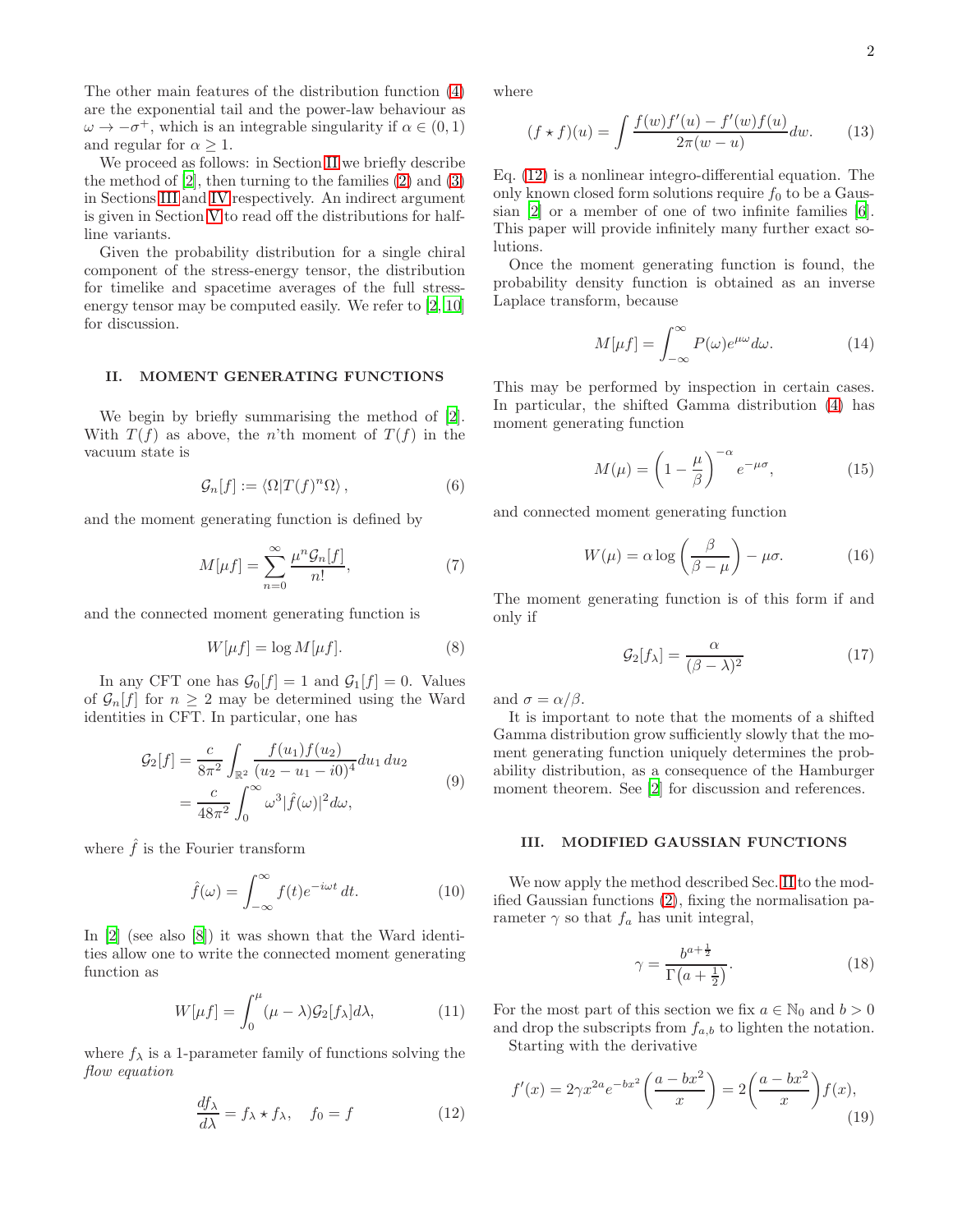we calculate  $(f \star f)(u)$ , beginning with the integrand

$$
\frac{f'(u)f(w) - f'(w)f(u)}{2\pi(w - u)} = \frac{a + buw}{\pi uw}f(u)f(w).
$$
 (20)

Noting that the term proportional to  $a$  is odd in  $w$ , integration over  $\mathbb R$  yields

$$
(f * f)(u) = \frac{u^{2a}e^{-bu^2}b\gamma^2}{\pi} \int_{-\infty}^{\infty} w^{2a}e^{-bw^2}dw = \frac{bf(u)}{\pi},
$$
\n(21)

where we have used the definition of  $f$  and the fact that it has unit integral. To solve the flow equation [\(12\)](#page-1-2) we now make the ansatz

$$
f_{\lambda}(u) = A(\lambda)f(u), \tag{22}
$$

as used in [\[2\]](#page-4-1), whereupon the flow equation reduces to the differential equation

$$
\frac{dA(\lambda)}{d\lambda} = \frac{A(\lambda)^2 b}{\pi}, \qquad A(0) = 1.
$$
 (23)

Solving, we find

$$
A(\lambda) = \frac{\pi}{\pi - b\lambda}.\tag{24}
$$

Now that we have solved the flow equation,  $W[\mu f]$  may be calculated easily because  $\mathcal{G}_2[f_\lambda] = A(\lambda)^2 \mathcal{G}_2[f]$  has the general form  $(17)$ . Restoring the subscripts  $a, b$ , the moment generating function is a shifted Gamma distribution with parameters

<span id="page-2-1"></span>
$$
\alpha_{a,b} = \frac{\pi^2 \mathcal{G}_2[f_{a,b}]}{b^2}, \qquad \beta_{a,b} = \frac{\pi}{b}, \qquad \sigma_{a,b} = \frac{\alpha}{\beta}. \tag{25}
$$

It remains to compute  $\mathcal{G}_2[f_{a,b}]$ , for which we first compute the Fourier transform

$$
\hat{f}_{a,b}(\omega) = (-1)^a \frac{e^{-\omega^2/(4b)} \sqrt{\pi}}{2^{2a} \Gamma\left(a + \frac{1}{2}\right)} H_{2a} \left(\frac{\omega}{2\sqrt{b}}\right),\tag{26}
$$

using [\[11,](#page-4-7) §18.10.10] and the fact that the Hermite polynomial  $H_{2a}$  is even. With this we then obtain

$$
\mathcal{G}_2[f_{a,b}] = \frac{c \int_0^\infty \omega^3 e^{-\frac{\omega^2}{2b}} H_{2a} \left(\frac{\omega}{2\sqrt{b}}\right)^2 d\omega}{3 \cdot 2^{4(a+1)} \pi \Gamma \left(a + \frac{1}{2}\right)^2}.
$$
 (27)

To evaluate this expression, we use a generating function argument, using the formula

<span id="page-2-2"></span>
$$
e^{-2z^2} \sum_{n=0}^{\infty} \frac{(x/2)^n}{n!} H_n(z)^2 = \frac{e^{-2z^2/(1+x)}}{\sqrt{1-x^2}},\qquad(28)
$$

which follows from  $[12, \S10.13(22)]$ , and implies

$$
\sum_{n=0}^{\infty} \frac{(x/2)^n}{n!} \int_0^{\infty} \omega^3 e^{-\frac{\omega^2}{2b}} H_n \left(\frac{\omega}{2\sqrt{b}}\right)^2 d\omega
$$
  
= 
$$
\frac{2b^2(1+x)^2}{\sqrt{1-x^2}}
$$
 (29)  
= 
$$
2b^2 \left(1 + 2x + x^2\right) \sum_{k=0}^{\infty} \frac{(2k-1)!!}{2^k k!} x^{2k}.
$$

Comparing coefficients of  $x^{2a}$ , we eventually reach the final expression

$$
\mathcal{G}_2[f_{a,b}] = \frac{cb^2(4a-1)}{24\pi^2(2a-1)}.\tag{30}
$$

Using [\(25\)](#page-2-1), we conclude that the probability distribution of measurements of  $T(f_{a,b})$  in the vacuum state has a shifted Gamma probability density function [\(4\)](#page-0-1) with parameters

$$
\alpha_{a,b} = \frac{c(4a-1)}{24(2a-1)}, \quad \beta_{a,b} = \frac{\pi}{b}, \quad \sigma_{a,b} = \frac{cb(4a-1)}{24\pi(2a-1)}.
$$
\n(31)

As a consistency check, the value of  $\sigma_{a,b}$ , the lower bound of the distribution, can then be compared against the optimal QEI bound [\(5\)](#page-0-4). Noting that

$$
\frac{d}{dv}\sqrt{f_{a,b}(v)} = \sqrt{\gamma}v^{a-1}e^{-\frac{b}{2}v^2}(a - bv^2),\qquad(32)
$$

consistency requires that

$$
\sigma_{a,b} = \frac{c\gamma}{6\pi} \int_0^\infty v^{2a-2} e^{-bv^2} (a - bv^2)^2 dv,\tag{33}
$$

and a routine calculation with Gamma functions confirms that this is indeed the case, as it should be on general grounds [\[2\]](#page-4-1). A further consistency check is that the  $a = 0$ special case reproduces the example given in [\[2](#page-4-1)].

## <span id="page-2-0"></span>IV. MODIFIED LORENTZIAN

Our second family of test functions is the modified Lorentzian functions given in [\(3\)](#page-0-3). Proceeding as before, we suppress the subscripts  $a, b$  and  $n$  for the most part. We also make an ansatz similar to that used in  $[6]$ , defining  $g_{\lambda}$  by replacing b by  $b_{\lambda}$  in [\(3\)](#page-0-3), with  $b_0 = b$ , and leaving C fixed. The derivative of this test function is

$$
g'_{\lambda}(u) = \frac{2Cu^{2a-1}}{(b_{\lambda}^2 + u^2)^{n+1}} \left( ab_{\lambda}^2 + u^2(a-n) \right)
$$
 (34)

and a calculation gives

$$
\frac{g'_{\lambda}(u)g_{\lambda}(w) - g'_{\lambda}(w)g_{\lambda}(u)}{w - u}
$$
\n
$$
= \frac{2n(Cb_{\lambda})^2(uw)^{2a}}{(b_{\lambda}^2 + u^2)^{n+1}(b_{\lambda}^2 + w^2)^{n+1}} + \text{terms odd in } w.
$$
\n(35)

Integrating and dividing by  $(2\pi)$ ,

$$
(g_{\lambda} \star g_{\lambda})(u) = \frac{\tilde{C}nb_{\lambda}^{2(a-n)+1}g_{\lambda}(u)}{b_{\lambda}^2 + u^2},
$$
 (36)

where

$$
\tilde{C} = \frac{C}{\pi} \int_{-\infty}^{\infty} \frac{x^{2a}}{(1+x^2)^{n+1}} dx = \frac{C}{\pi} B \left( a + \frac{1}{2}, n - a - \frac{1}{2} \right)
$$
\n(37)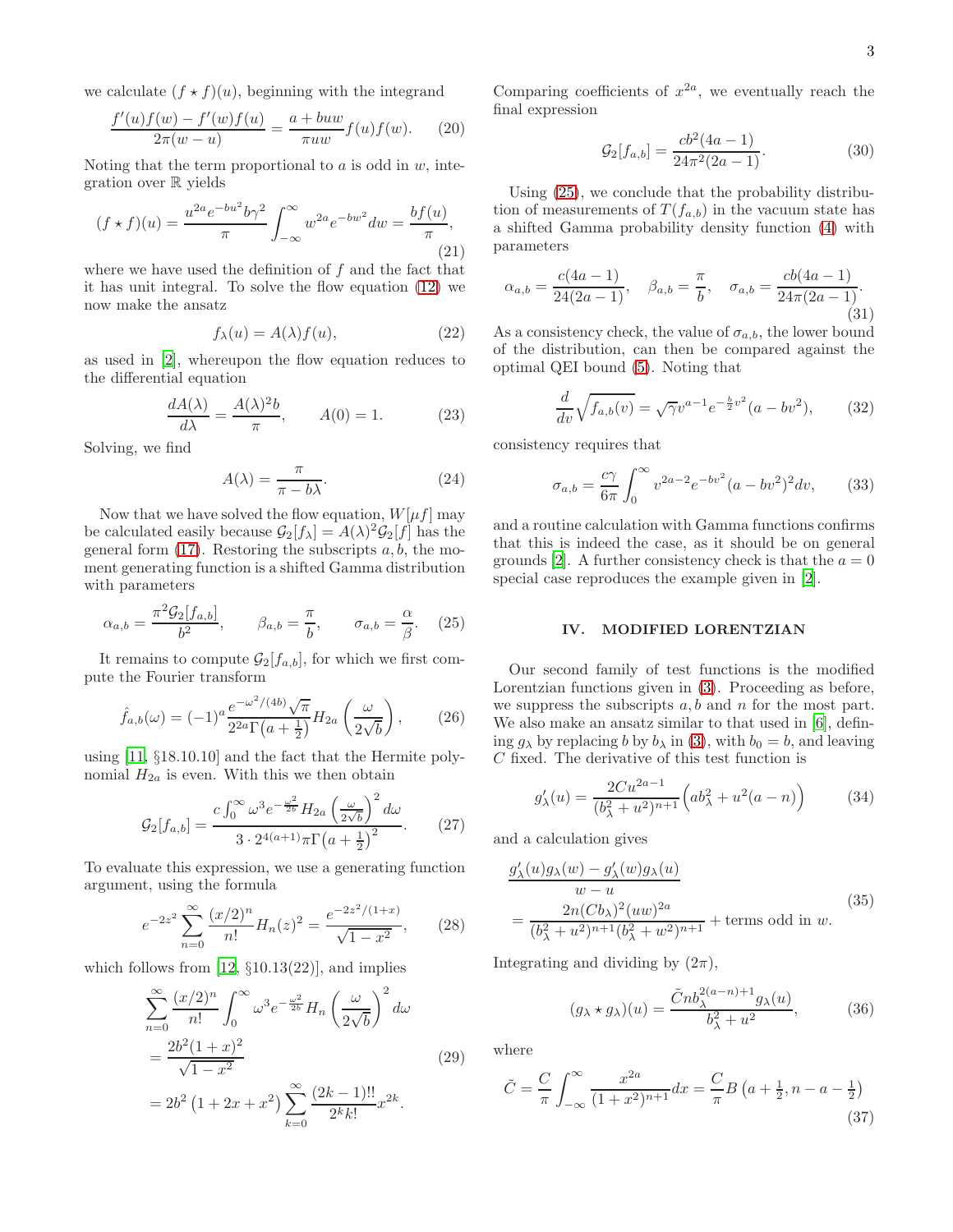on using identity [\[13,](#page-5-1) 3.251] for the beta function. The same identity may be used to determine the value of C so that  $g_0$  has unit integral, namely

<span id="page-3-5"></span>
$$
C = \frac{b_0^{2n-2a-1}}{B(a+\frac{1}{2}, n-a-\frac{1}{2})},
$$
\n(38)

in which case

$$
\tilde{C} = \frac{b_0^{2(n-a)-1}(2(n-a)-1)}{2n\pi} \tag{39}
$$

on simplifying the ratio of Beta functions.

On the other hand, the derivative with respect to  $\lambda$  is

$$
\frac{dg_{\lambda}(u)}{d\lambda} = -\frac{2nb_{\lambda}g_{\lambda}(u)}{b_{\lambda}^2 + u^2} \frac{db_{\lambda}}{d\lambda},\tag{40}
$$

so the flow equation reduces to

$$
b_{\lambda}^{2(n-a)} \frac{db_{\lambda}}{d\lambda} = -\frac{\tilde{C}}{2} = -\frac{b_0^{2(n-a)-1}(2(n-a)-1)}{4n\pi}, \quad (41)
$$

which has unique solution

$$
b_{\lambda} = b_0 \left( 1 - \frac{4(n-a)^2 - 1}{4n\pi b_0^2} \lambda \right)^{\frac{1}{2n-2a+1}}, \quad (42)
$$

completing the solution of the flow equation.

The next step is to compute  $\mathcal{G}_2[g_\lambda]$ , facilitated by the observation that

$$
g_{\lambda}(u) = (b_{\lambda}/b_0)^{2(a-n)} g_0(ub_0/b_{\lambda}), \tag{43}
$$

giving

$$
G_2[g_\lambda] = G_2[g_0](b_\lambda/b_0)^{4(a-n)-2}
$$
  
= 
$$
G_2[g_0] \left( \frac{4n\pi b_0^2}{4n\pi b_0^2 - (4(n-a)^2 - 1)\lambda} \right)^2,
$$
 (44)

which is of the form [\(17\)](#page-1-3).

Consequently, it is clear that the probability distribution will again be a shifted Gamma distribution. One of the three parameters is already known, namely (on reinstating the  $n, a, b$  subscripts)

<span id="page-3-1"></span>
$$
\beta_{n,a,b} = \frac{4n\pi b^2}{4(n-a)^2 - 1} \tag{45}
$$

while  $\alpha_{n,a,b} = \mathcal{G}_2[g_{n,a,b}]\beta^2$  and  $\sigma_{n,a,b} = \alpha_{n,a,b}/\beta_{n,a,b}$ . Rather than computing  $\mathcal{G}_2[g_{n,a,b}]$  directly, we obtain the parameter  $\sigma_{n,a,b}$  from the optimal QEI bound. This given by

<span id="page-3-2"></span>
$$
\sigma_{n,a,b} = \frac{cC}{12\pi} \int_{-\infty}^{\infty} \left(\frac{d}{dv} \sqrt{g_{n,a}(v)}\right)^2 dv,
$$
  
\n
$$
= \frac{cC}{12\pi} \int_{0}^{\infty} v^{a-\frac{3}{2}} (av - nv + a)^2 (v+1)^{-n-2} dv,
$$
  
\n
$$
= \frac{c(1-2n+2a)(4a^2 - 4an - 4a + n)}{48\pi (2a-1)(n+1)b^2}.
$$
\n(46)

Thus

<span id="page-3-3"></span>
$$
\alpha_{n,a,b} = \frac{cn(4a^2 - 4an - 4a + n)}{12(2a - 2n - 1)(n + 1)(2a - 1)}.\tag{47}
$$

Equations  $(45)$ ,  $(46)$  and  $(47)$  give the three parameters of the shifted Gamma distribution for this family of test functions. Again, the special case  $a = 0$  reduces to a known example [\[6](#page-4-2)].

In passing we note that consistency between the two formulae for  $\sigma_{n,a,b}$  (and then setting  $b = 1$ ) indirectly proves the identity,

<span id="page-3-4"></span>
$$
\int_0^\infty k^3 \left( \mathcal{F}[u^{2a}/(1+u^2)^n](k) \right)^2 dk
$$
  
= 
$$
-\frac{(4(n-a)^2-1)^2(4a^2-4an-4a+n)}{4(2(n-a)+1)n(n+1)(2a-1)}
$$
(48)  

$$
\times B\left(a+\frac{1}{2}, n-a-\frac{1}{2}\right)^2,
$$

where  $\mathcal F$  denotes Fourier transformation and in this case is (cf. [\[12](#page-5-0), 7.12(27)] for the  $a = 0$  case)

$$
\mathcal{F}[u^{2a}/(1+u^2)^n](k)
$$
  
=  $(-1)^a \frac{2\sqrt{\pi}}{(n-1)!} \frac{d^{2a}}{dk^{2a}} (k/2)^{n-1/2} K_{n-1/2}(k),$  (49)

where  $K_{\nu}$  denotes a modified Bessel function. We have no independent proof for the identity [\(48\)](#page-3-4), but have tested it in a number of cases (all  $0 \le a < n$ ,  $1 \le n \le 10$ ). The case  $a = 0$  was implicitly established in [\[6](#page-4-2)] for arbitrary  $n \geq 1$ .

#### <span id="page-3-0"></span>V. HALF-SIDED VARIANTS

When the parameter a is at least 1, both  $f_{a,b}$  and  $g_{n,a,b}$ vanish to at least quadratic order at the origin. As we will show, this is sufficient for the two halves of the real line to decouple. Consequently we find a simple derivation for the probability distribution of half-line versions of these averaging functions.

Our argument is based on the Virasoro relations, which imply that

<span id="page-3-6"></span>
$$
-i[T(g),T(h)] = T(gh' - g'h)
$$

$$
+ \frac{c}{24\pi} \int_{-\infty}^{\infty} g'''(u)h(u) du.
$$
 (50)

Let  $f$  be one of the test functions studied above, with  $a \geq 1$ , and define

$$
g(u) = \Theta(u)f(u), \qquad h(u) = \Theta(-u)f(u). \tag{51}
$$

Then one may check that both  $gh' - g'h$  and  $g'''h$  vanish identically, so that  $T(f)$  may be expressed as the sum of two commuting operators (see the end of this section for a remark on the validity of this step). Therefore the probability distribution associated with  $T(f)$  should be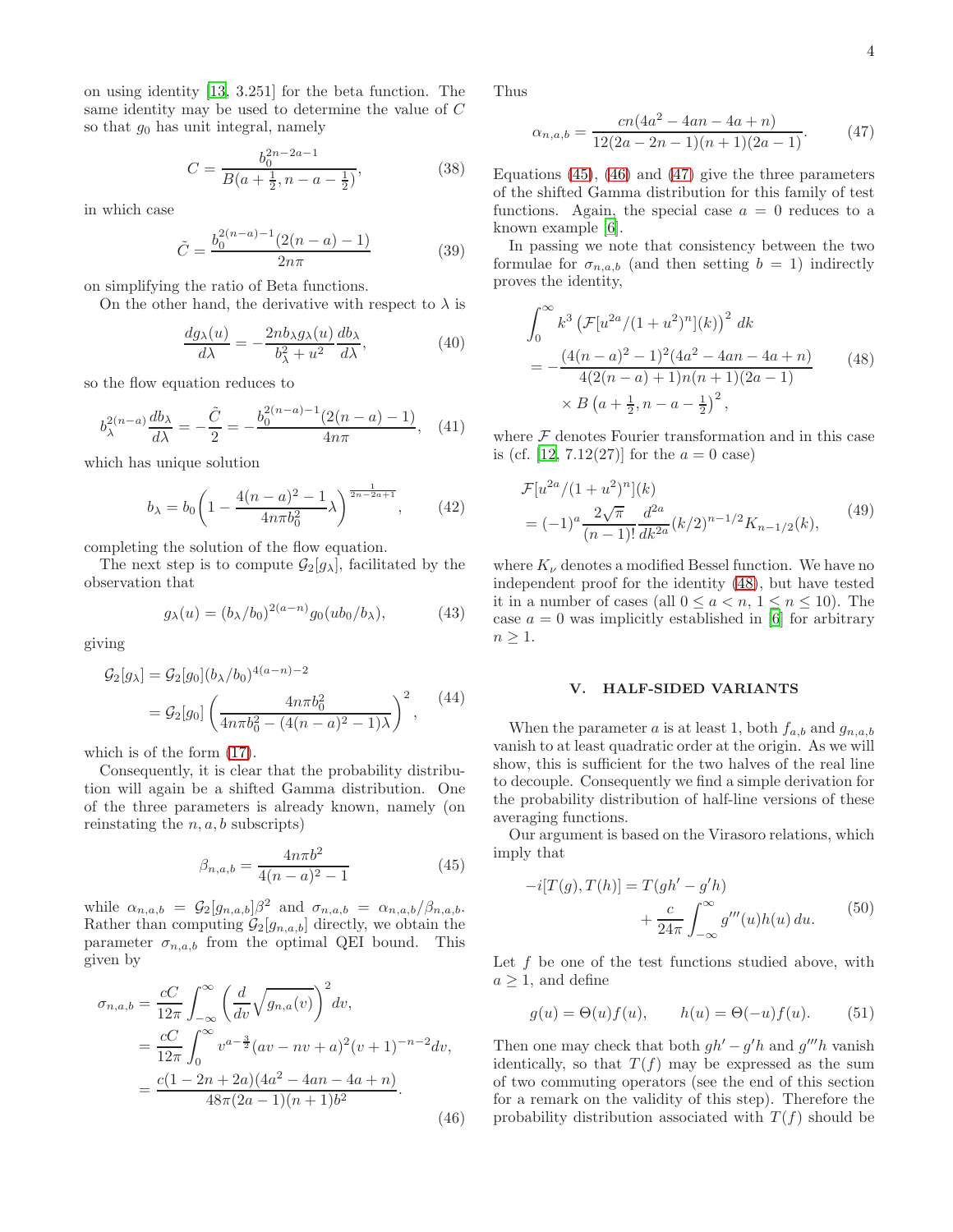the convolution of the distributions associated with  $T(g)$ and  $T(h)$ . But as h is simply the reflection of g in the origin, these distributions are the same. We conclude that the probability density function for  $f$  is the convolution square of the probability density function for g, or conversely, that the probability density function for  $q$  is a convolution square root of that for  $f$ . As the shifted Gamma distribution is (infinitely) divisible, this implies that the distribution for  $q$  is again a shifted Gamma distribution, with parameters  $\alpha$  and  $\sigma$  divided by two and  $\beta$  unchanged.

Summarising, we have argued that energy density average against the family

$$
\tilde{f}_{a,b}(u) = \gamma \Theta(u) u^{2a} e^{-bu^2}, \qquad a \in \mathbb{N}_{>0}, \quad b > 0, \quad (52)
$$

where  $\gamma$  is the same normalisation factor as in Eq. [\(18\)](#page-1-4) (so  $\tilde{f}_{a,b}$  has total integral  $\frac{1}{2}$  correspond to shifted Gamma distributions with parameters

$$
\tilde{\alpha}_{a,b} = \frac{c(4a-1)}{48(2a-1)}, \quad \tilde{\beta}_{a,b} = \frac{\pi}{b}, \quad \tilde{\sigma}_{a,b} = \frac{cb(4a-1)}{48\pi(2a-1)}.
$$
\n(53)

Similarly, averages against the family

$$
g_{n,a,b}(u) = \frac{C\Theta(u)u^{2a}}{(b^2 + u^2)^n}, \quad a, n \in \mathbb{N}, \ 1 \le a < n, \ b > 0,\tag{54}
$$

with  $C$  as in Eq. [\(38\)](#page-3-5), correspond to shifted Gamma distributions with parameters

$$
\tilde{\alpha}_{n,a,b} = \frac{cn(4a^2 - 4an - 4a + n)}{24(2a - 2n - 1)(n + 1)(2a - 1)}
$$

$$
\tilde{\beta}_{n,a,b} = \frac{4n\pi b^2}{4(n - a)^2 - 1}
$$
(55)
$$
\tilde{\sigma}_{n,a,b} = \frac{c(1 - 2n + 2a)(4a^2 - 4an - 4a + n)}{96\pi(2a - 1)(n + 1)b^2}.
$$

It would be interesting to confirm these results by direct solutions of the flow equation, but we do not pursue this here.

To close we note that our argument depended on an extension of the Virasoro relations [\(50\)](#page-3-6) to non-smooth test functions, so some care is needed. The argument is rigorously valid for  $a \geq 3$  at least, because then  $g, h$  are at least four times continuously differentiable (see [\[14\]](#page-5-2) for rigorous proofs; more recent work in a similar direction is presented in [\[15,](#page-5-3) [16\]](#page-5-4)). It is a reasonable conjecture that the overall result holds for  $a = 2$  (and perhaps even  $a = 1$ ) as well) and this is supported by numerical evidence to be reported elsewhere.

## VI. CONCLUDING REMARKS

We have described four new infinite families of averaging functions for which the probability distribution of the vacuum CFT energy density may be computed in closed form. In all these examples – like those previously obtained in [\[2,](#page-4-1) [6\]](#page-4-2) by the moment generating function method – the result is a shifted Gamma distribution. While it is known that this cannot be the distribution in all cases, these results suggest that there is a large distinguished class of averaging functions for which this is the case. Understanding this may help to cast light on the problem of finding general solutions to the flow equation, and related issues, such as the relationship between the moment generating function method and the conformal welding method, which is currently unclear.

## Acknowledgments

We thank Atsushi Higuchi for directing us towards the generating function for Hermite polynomials used in [\(28\)](#page-2-2). M.C.A. thanks the Department of Mathematics for financial support during the final phases of this work, and C.J.F. thanks Sebastiano Carpi for a useful conversation relating to Refs. [\[14](#page-5-2)[–16\]](#page-5-4) and Bradley Lang for conducting the numerical calculations mentioned in Sec. [V.](#page-3-0)

- <span id="page-4-0"></span>[1] H. Huang and L. H. Ford, Phys. Rev. D 96, 016003 (2017), 1610.01252.
- <span id="page-4-1"></span>[2] C. J. Fewster, L. H. Ford, and T. A. Roman, Phys. Rev. D 81, 121901 (2010), arXiv:1004.0179.
- [3] C. J. Fewster and L. H. Ford, Phys. Rev. D **92**, 105008 (2015), URL <http://link.aps.org/doi/10.1103/PhysRevD.92.105008>.
- [4] C. J. Fewster, L. H. Ford, and T. A. Roman, Phys. Rev. D 85, 125038 (2012), 1204.3570.
- [5] E. D. Schiappacasse, C. J. Fewster, and L. H. Ford, Phys. Rev. D 97, 025013 (2018), URL <https://link.aps.org/doi/10.1103/PhysRevD.97.025013>.
- <span id="page-4-2"></span>[6] C. J. Fewster and S. Hollands, Lett. Math. Phys. **109**, 747 (2019), URL

<https://doi.org/10.1007/s11005-018-1124-6>.

- <span id="page-4-3"></span>[7] K. Gawedzki and K. K. Kozlowski, arXiv e-prints arXiv:1906.04276 (2019), 1906.04276.
- <span id="page-4-4"></span>[8] Z. Haba, Phys. Rev. D 41, 724 (1990), URL <http://dx.doi.org/10.1103/PhysRevD.41.724>.
- <span id="page-4-5"></span>[9] C. J. Fewster and S. Hollands, Rev. Math. Phys. **17**, 577 (2005), URL <https://doi.org/10.1142/S0129055X05002406>.
- <span id="page-4-6"></span>[10] C. J. Fewster and L. H. Ford  $(2019)$ , in preparation.
- <span id="page-4-7"></span>[11] DLMF, NIST Digital Library of Mathematical Functions, http://dlmf.nist.gov/, Release 1.0.23 of 2019-06- 15, F. W. J. Olver, A. B. Olde Daalhuis, D. W. Lozier, B. I. Schneider, R. F. Boisvert, C. W. Clark, B. R. Miller and B. V. Saunders, eds., URL <http://dlmf.nist.gov/>.